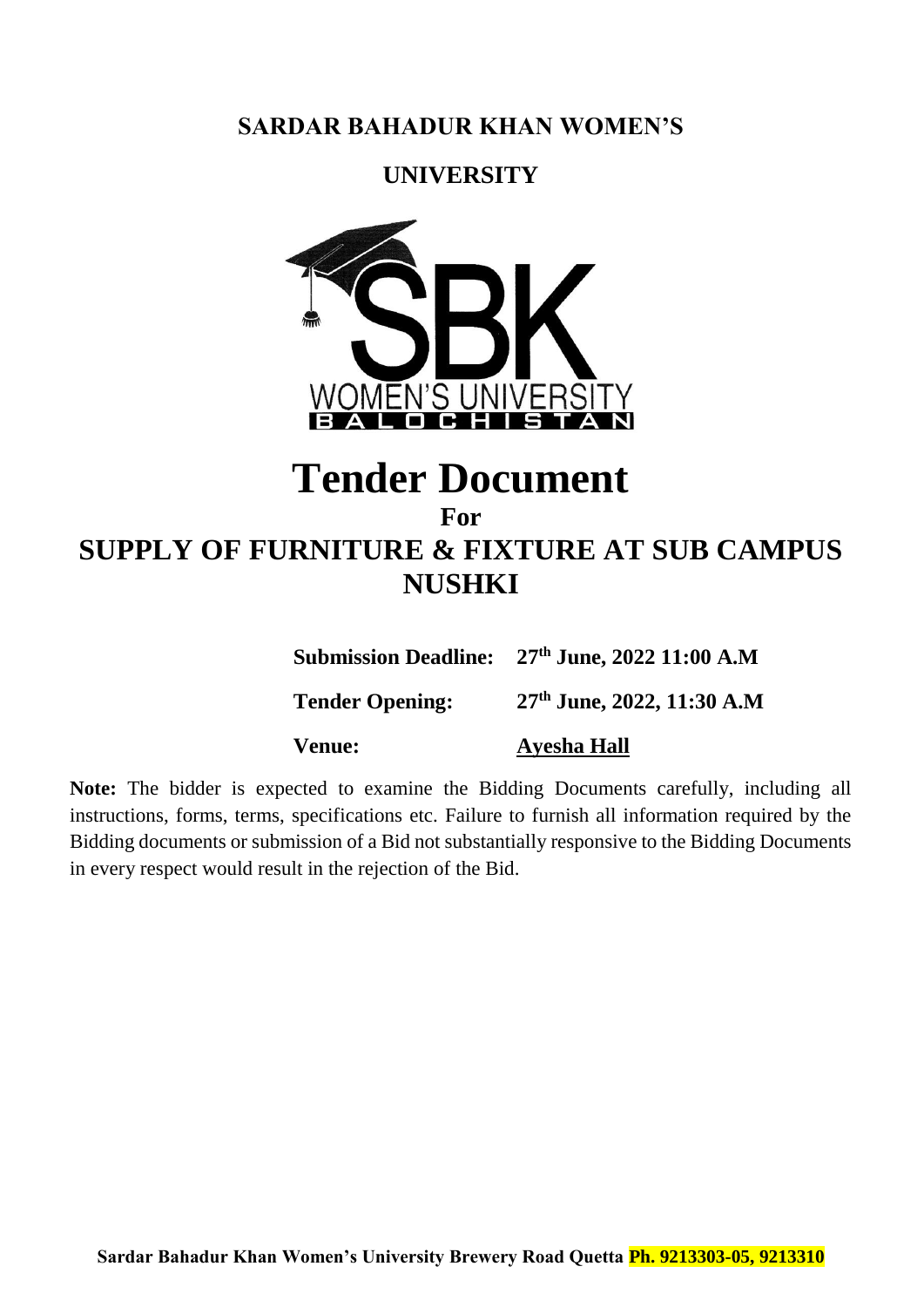| 5. Cell No:<br><u>_____________________________</u> |  |  |
|-----------------------------------------------------|--|--|

### **Campus Director** Sardar Bahadur Khan Women's University Sub Campus Nushki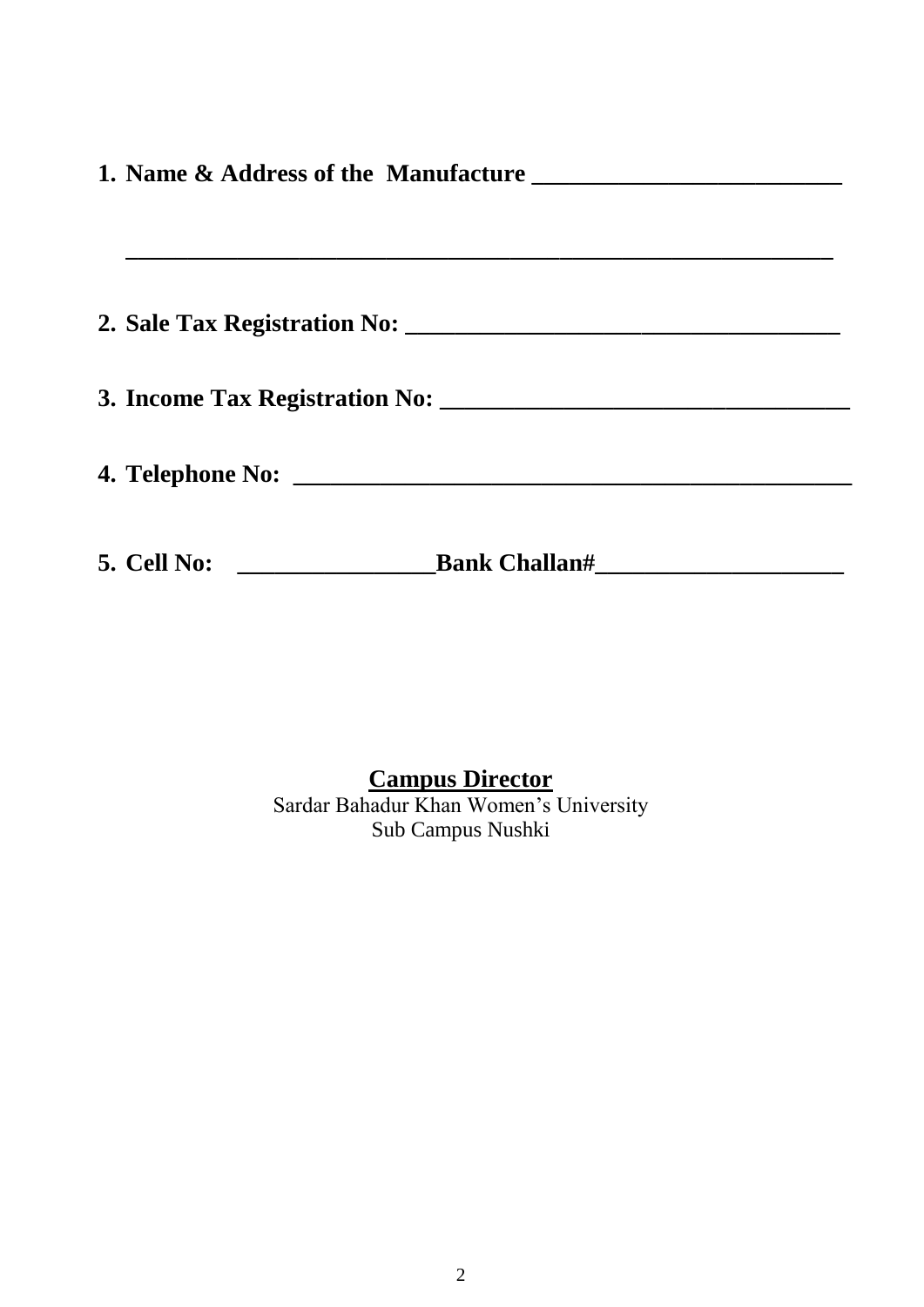#### **TERMS AND CONDITIONS**

#### **1. GENERAL**

- a. The bid shall be evaluated on single stage two envelops basis, one containing financial and other technical in separate envelops, together in one envelop for Supply of Furniture  $\&$  Fixture for Sub campus Nushki
- b. The rates to be quoted shall be inclusive of GST and all taxes.
- c. Sample may be examined by inspection team at SBKWU brewery road Quetta
- d. The quantity can be enhanced/reduced by the competent authority.
- e. Tender form should be filled carefully; cutting/doubling may be avoided. Conditionally tender will not be entertained.
- f. An affidavit on a non-judicial stamp paper valuing Rs.100 (Section I and section II) should be attached with the tender to the effect the firm has never been indulged in any litigation or organization has never been black- listed by any department or organization of the Govt.
- g. Submission of any false statement concealing of information is likely to be disqualify the bidder.
- h. The vender/venders will be required to provide 2% call deposit. (Refundable) for Supply of Furniture & fixture items of the total value of store to be purchased without which the supply order will not be issued. Banker's cheques are not accepted.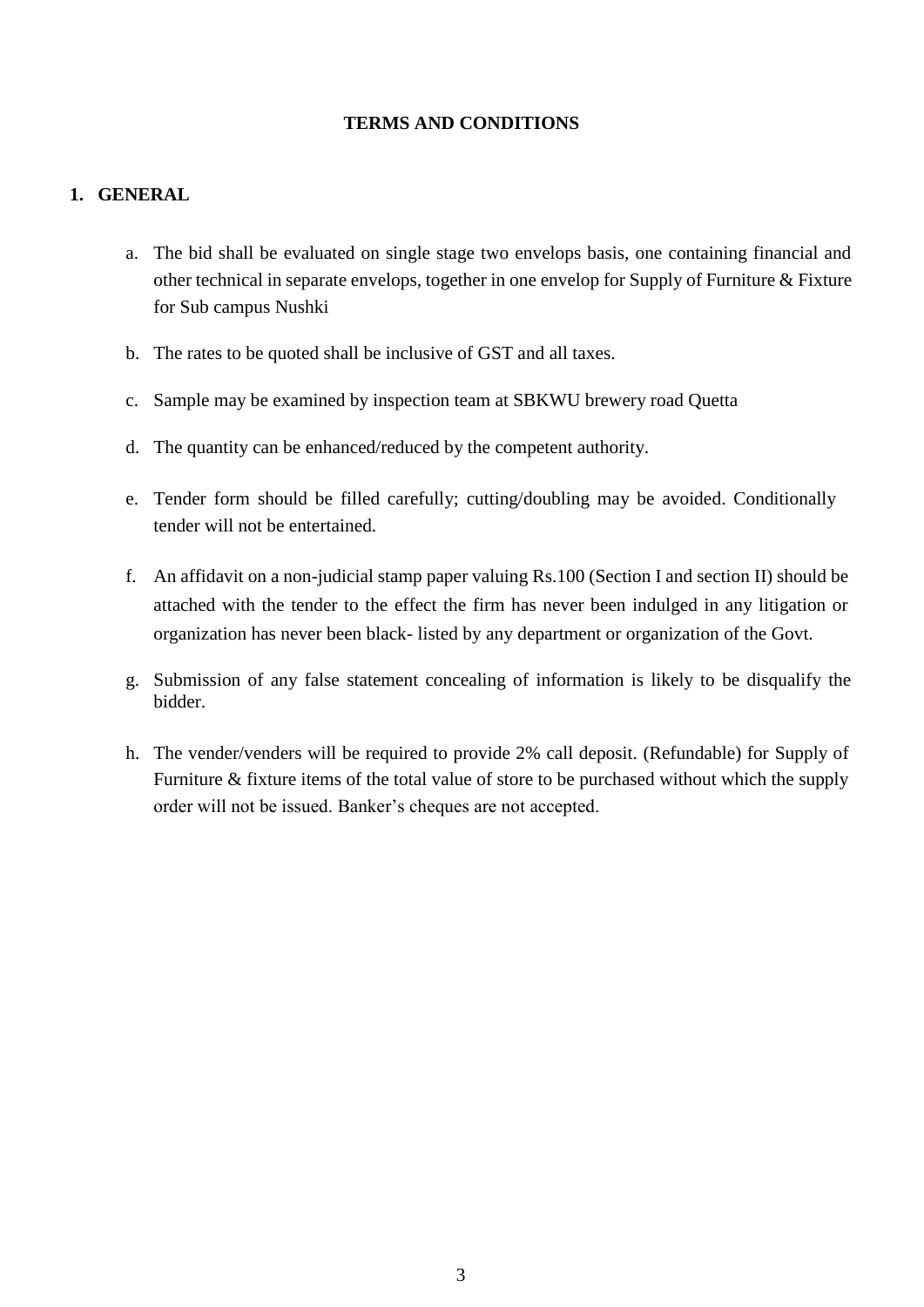#### **2. SCOPE OF SUPPLY**

2.1 The bidder shall supply items, of the specifications given in the tender document. The bidder shall also be responsible for their installation, compatibility and configuration; free service within the range of the warranty from the date of the Furniture makes warranty functional. All Furniture should be accompanied by service manual separately in English.

#### **3. BID PRICE**

- 3.1. The bidder shall indicate in his offer, list of furniture with specifications, standard accessories, make and country of origin, the unit price inclusive of all taxes and total bid price of the goods. Price of optional accessories should be quoted separately.
- 3.2. **Taxes levied by the Government and freight charges, if any, shall be paid by the bidder and must be included in the quoted prices**.

#### **4. CURRENCIES OF BID**

4.1. The prices shall be quoted in Pakistani rupees and payment to the successful firm will be made in the same currency.

#### **5. BID VALIDITY**

5.1. The bid shall remain valid and open for acceptance of the purchaser **for a period of 90 days from the specified date of opening**.

#### 6. **BID EARNEST MONEY**

6.1 The bidder shall furnish, as part of his bid, earnest money equal to 2% of quoted price with their offer in the form of demand draft/ pay order in favor of **Treasurer, Sardar Bahadur Khan Women's University, and Quetta**. The Demand Draft shall be returned to unsuccessful bidders. The Earnest Money will be forfeited if a bidder withdraws his bid during the period of his bid validity or fails to supply the Furniture's and Fixture ordered by the university.

#### **7. DOCUMENTS COMPRISING OF BID**

#### **7.1. Technical proposal**

**.** A technically eligible bidder, based on conditions listed in this document, not meeting the 70% pass marks will be rejected in Technical Evaluation, and its sealed/unopened Financial Proposal shall be returned back. All bidders scoring greater than or equal to 70% of the marks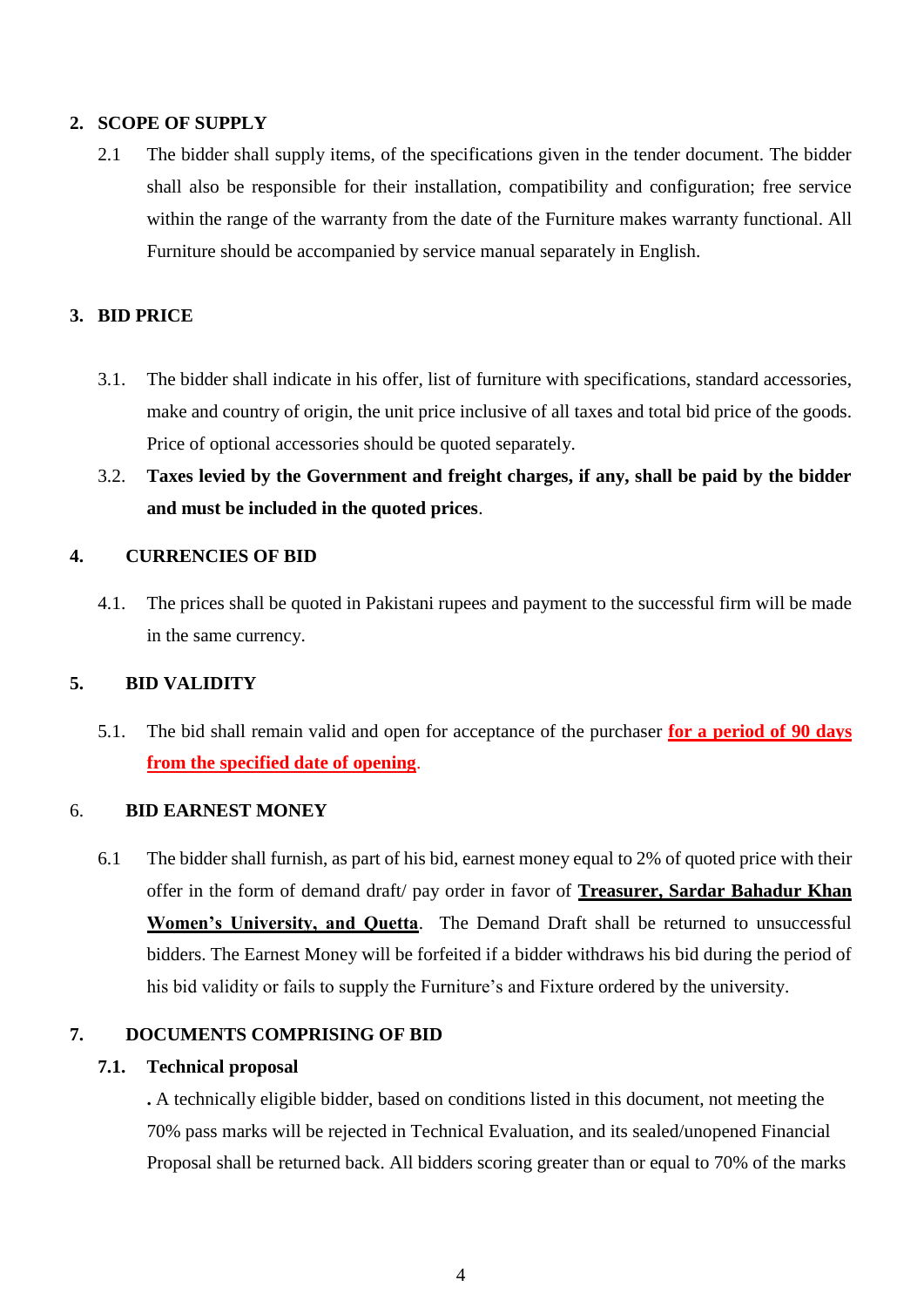will be accepted in technical proposal, and their financial bids will be opened. The technical proposals shall be evaluated by the technical evaluation committee in the light of following evaluation criteria:

#### **Eligibility Criteria**

- 1. Valid NTN No
- 2. Valid GST No
- 3. Valid BST No
- 4. Valid authorized Distributor/Partner/ Reseller
- 5. Detailed company profile

#### **Technical Evaluation Criteria:**

| $S+$           | <b>Attributes</b>                           | <b>Score</b> | <b>Score Distribution</b>                                      |
|----------------|---------------------------------------------|--------------|----------------------------------------------------------------|
| $\mathbf{1}$   | Manufacturer's                              | 20           |                                                                |
|                | Manufacturer, Production Factory,           |              | 20                                                             |
|                | Seller                                      |              | 10                                                             |
| $\mathbf{2}$   | <b>Firm Experience in Years</b>             | 20           | Documentary proof/evidence<br>required                         |
|                | $2 - 3$ Years                               |              | 5                                                              |
|                | $3 - 5$ Years                               |              | 10                                                             |
|                | $5 - 10$ Years                              |              | 20                                                             |
| 3              | <b>Projects Completed of similar nature</b> |              | Documentary proof/evidence<br>required                         |
|                | 1 - 2 Projects                              | 20           | $\overline{5}$                                                 |
|                | 2 - 4 Projects                              |              | 10                                                             |
|                | 4 - 6 Projects                              |              | 15                                                             |
|                | $6 - 8$                                     |              | 20                                                             |
| $\overline{4}$ | <b>Technical Team (Labor with profiles)</b> | 10           | Detail of Employees with current<br>service letter is required |
|                | 1-3 technical employees                     |              | 3                                                              |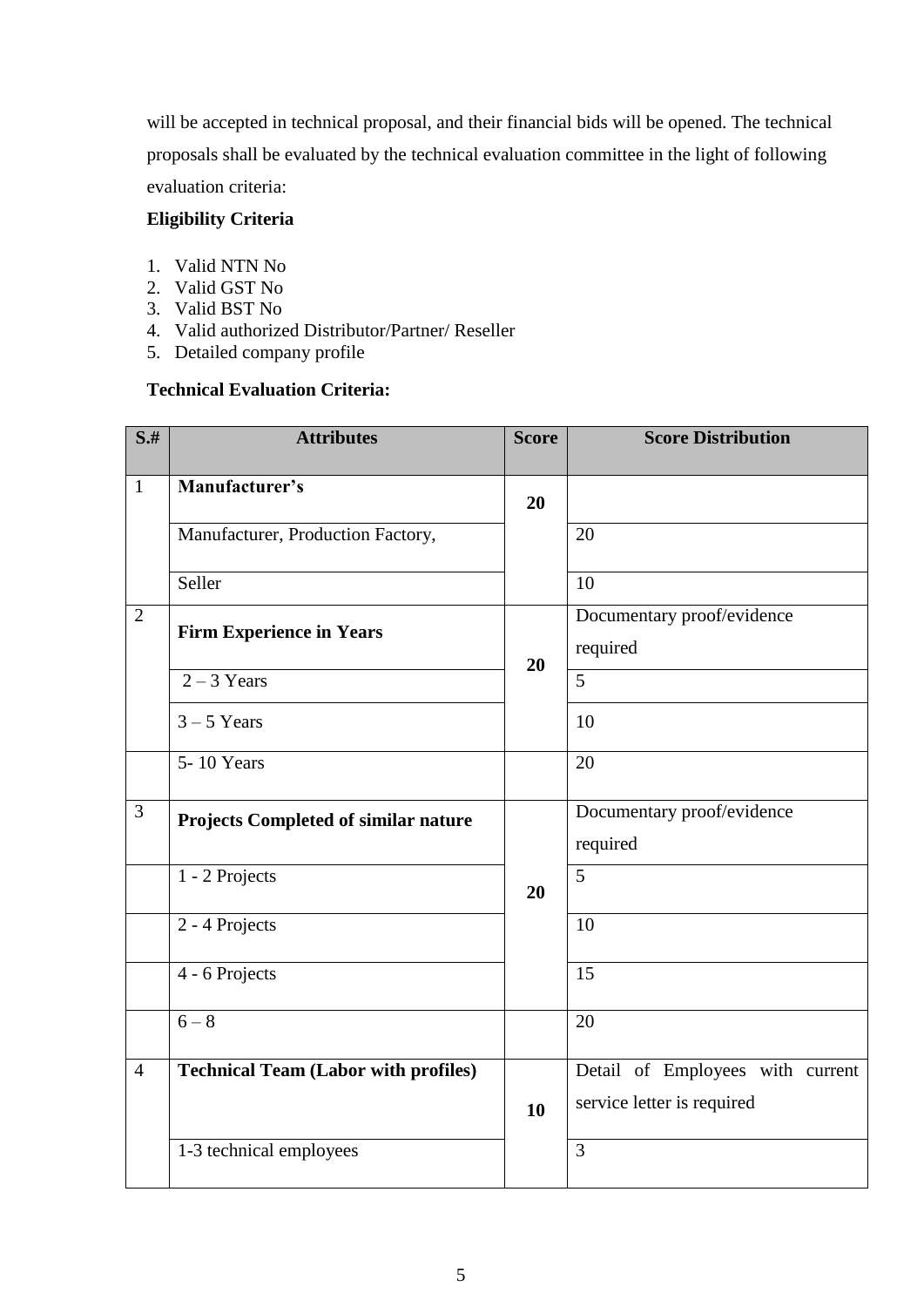|   | 3-6 technical employees                                        |                | 6                                                            |
|---|----------------------------------------------------------------|----------------|--------------------------------------------------------------|
|   | 6-9 Technical Employees                                        |                | 10                                                           |
| 5 | <b>Financial Health Certificate of last five</b><br>years      | 15             | <b>Mandatory</b>                                             |
|   | <b>Sales Tax Registration Certificate</b>                      | $\overline{2}$ | <b>Mandatory</b>                                             |
|   | National Tax Number (Certificate)                              | $\overline{2}$ | <b>Mandatory</b>                                             |
|   | Non Blacklisted Affidavit on Legal Stamp<br>Paper of Rs. 100/= | 5              | <b>Mandatory</b>                                             |
|   | <b>Income Tax Annual Returns of last Years</b>                 | $\overline{2}$ |                                                              |
|   | Annual Turnover in millions                                    | $\overline{2}$ |                                                              |
|   | <b>Bank Statement of Last 1 Year</b>                           | $\overline{2}$ |                                                              |
| 6 | <b>BOQ</b> Compliance                                          | 15             | Detail specification of required Items<br>as per requirement |
|   | 50 %                                                           |                | $\overline{10}$                                              |
|   | 100 %                                                          |                | 20                                                           |

Minimum 70% marks are required for Technical bid eligibility.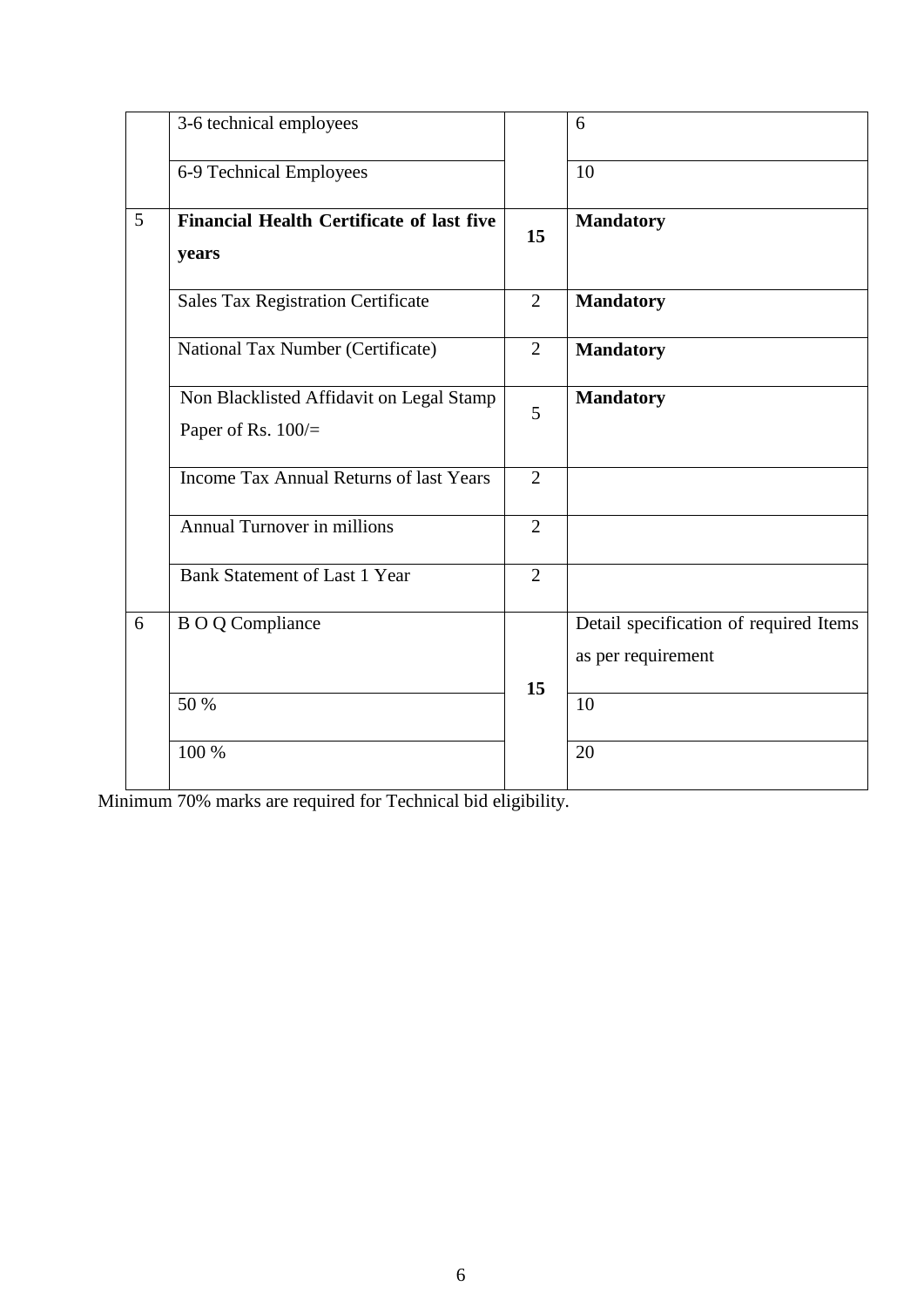## 7.2. **Financial Proposal**

| $S+$                    | <b>DESCRIPTION</b> | <b>UNIT</b>  | Quantity | <b>TOTAL UNIT</b> |
|-------------------------|--------------------|--------------|----------|-------------------|
|                         |                    | <b>PRICE</b> |          | PRICE (RS.)       |
|                         |                    | (RS.)        |          |                   |
| $\mathbf{1}$            |                    |              |          |                   |
|                         |                    |              |          |                   |
|                         |                    |              |          |                   |
| $\overline{2}$          |                    |              |          |                   |
|                         |                    |              |          |                   |
|                         |                    |              |          |                   |
| $\overline{\mathbf{3}}$ |                    |              |          |                   |
|                         |                    |              |          |                   |
| $\overline{\mathbf{4}}$ |                    |              |          |                   |
|                         |                    |              |          |                   |
|                         |                    |              |          |                   |
| 5                       |                    |              |          |                   |
|                         |                    |              |          |                   |
|                         |                    |              |          |                   |
| 6                       |                    |              |          |                   |
|                         |                    |              |          |                   |
|                         |                    |              |          |                   |
| $\overline{7}$          |                    |              |          |                   |
|                         |                    |              |          |                   |
| $\mathbf{a}$            |                    |              |          |                   |
|                         |                    |              |          |                   |
|                         |                    |              |          |                   |
| $\mathbf b$             |                    |              |          |                   |
|                         |                    |              |          |                   |
|                         |                    |              |          |                   |
| $\mathbf c$             |                    |              |          |                   |
|                         |                    |              |          |                   |
|                         |                    |              |          |                   |
|                         | <b>Total</b>       |              |          |                   |

## 1. Price Schedule including all taxes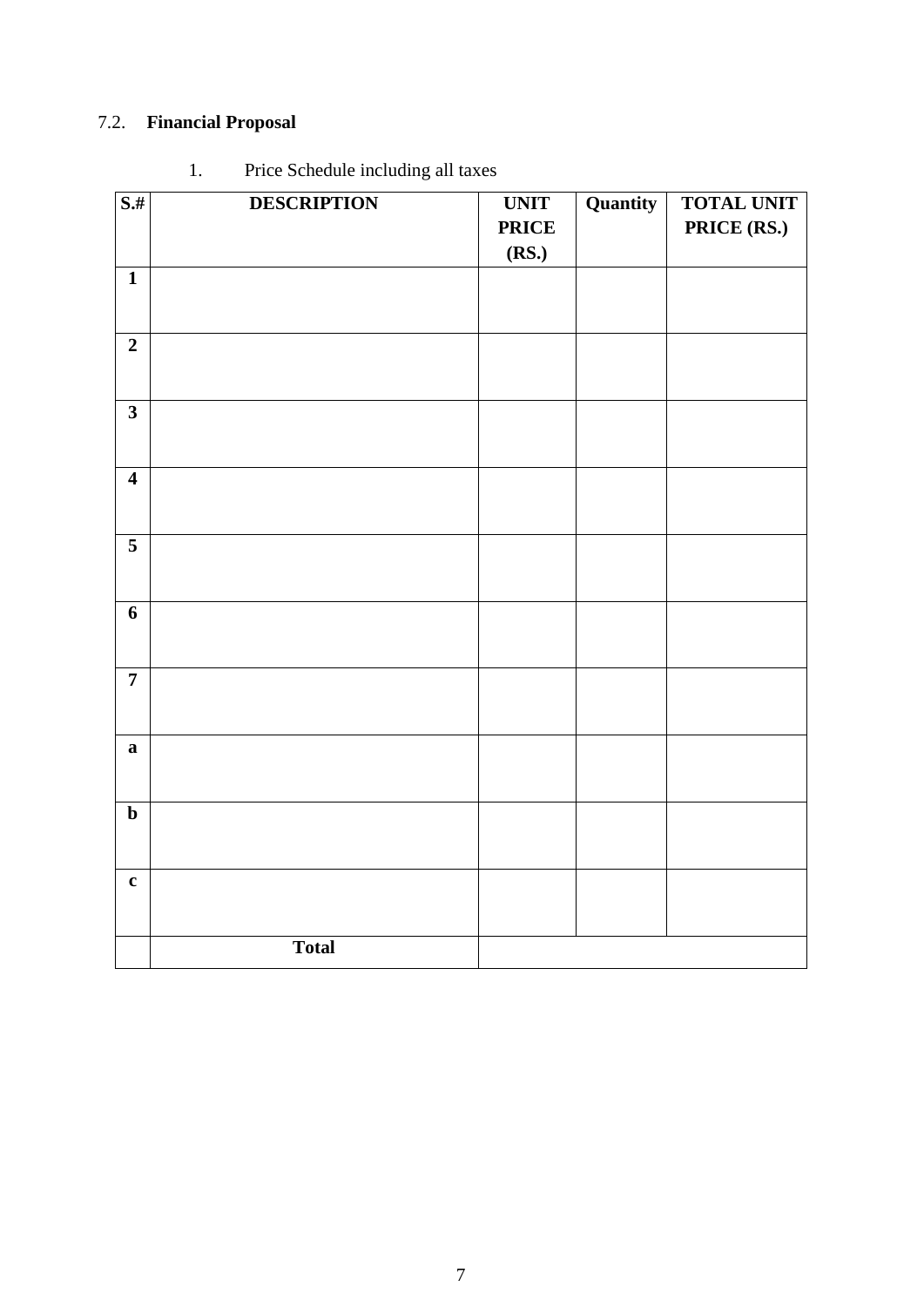#### **8. SUBMISSION OF BIDS**

- 8.1. The bids (Single stage, two-envelope (i) Technical Bid (ii) Financial bid on separate envelopes) for Supply of Furniture & Fixture must be delivered in the office of the Director Campus Nushki situated at SBK women's University Brewery road Quetta by **27-06-2022 at 11:00 AM**) separately
- 8.2. Technical bid shall be opened on  $27<sup>th</sup>$  June, 2022 @ 11:00 A.M in the presence of bidders or their representative who may attend. Thereafter financial bids of eligible bidders will be opened and date and time will be communicated to eligible venders accordingly.
- 8.3. Any bid after the given deadline for submission of bids shall not be entertained.
- 8.4. Incomplete /conditional tender / quotation will not be accepted

#### **9. BID AWARD**

9.1. Bid will be awarded according to the PPRA rule single stage two envelops (Technical & Financial) specifications. Individual prices are required for the owner's inventory purposes.

#### **10. BUYER'S RIGHT**

- 10.1. Not with standing anything else contained to the opposing in this Tender Document, SBK Women's University, Quetta reserves the right to cancel/withdraw/ modify fully or partially the 'Invitation for Bids' or to reject one or more of the bids without assigning any reason and shall bear no liability whatsoever consequent upon such a decision.
- 10.2. SBK Women's University reserves the rights to increase and decrease the quantity as per approved by government policy.
- 10.3. The selection criteria will be based on CQBS (Cost Quality Base Selection).

#### **11. DELIVERY**

- 11.1. The delivery of Furniture shall be made at **SBK Women's University Sub Campus Nushki.**
- 11.2. Supplier will be responsible for the handling or transportation charges for all required items.

#### **MODE OF PAYMENT**

- 11.3. The payment shall be made in the form of cheques, which shall be issued, after receipt of equipment, inspection, installation and operation according to the SBK Women's University Sub Campus Nushki prescribed schedule.
- 11.4. No Advance payment will be made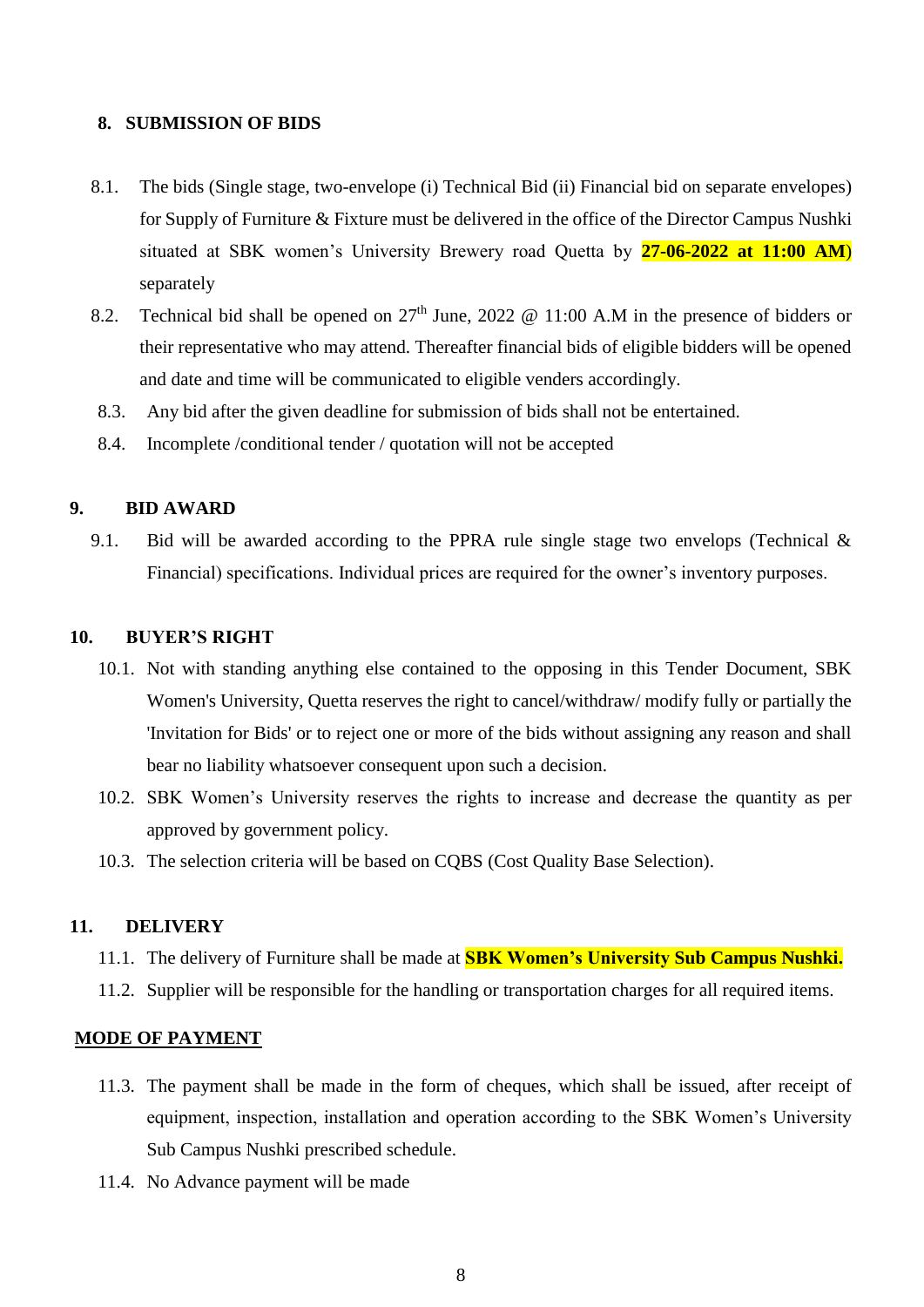#### **GUARANTEE / WARRANTY OF FURNITURE**

- 11.5. The vender shall furnish Six Month after sales service guarantee/ warranty for supplied Furniture from the date of Supply. In case of Malfunctioning / defect in any Furniture / item, the supplier shall replace them free of cost.
- 11.6. After Acceptance of bid vender is required to execute agreement on judicial stamp paper.

#### **CONTACT INFORMATION**

| Name & Title                 |             |  |
|------------------------------|-------------|--|
| Company                      |             |  |
| <b>Name</b>                  |             |  |
| <b>Address</b>               |             |  |
| City                         |             |  |
| <b>Telephone</b>             | Fax         |  |
|                              |             |  |
| Seal and<br><b>Signature</b> | <b>Date</b> |  |